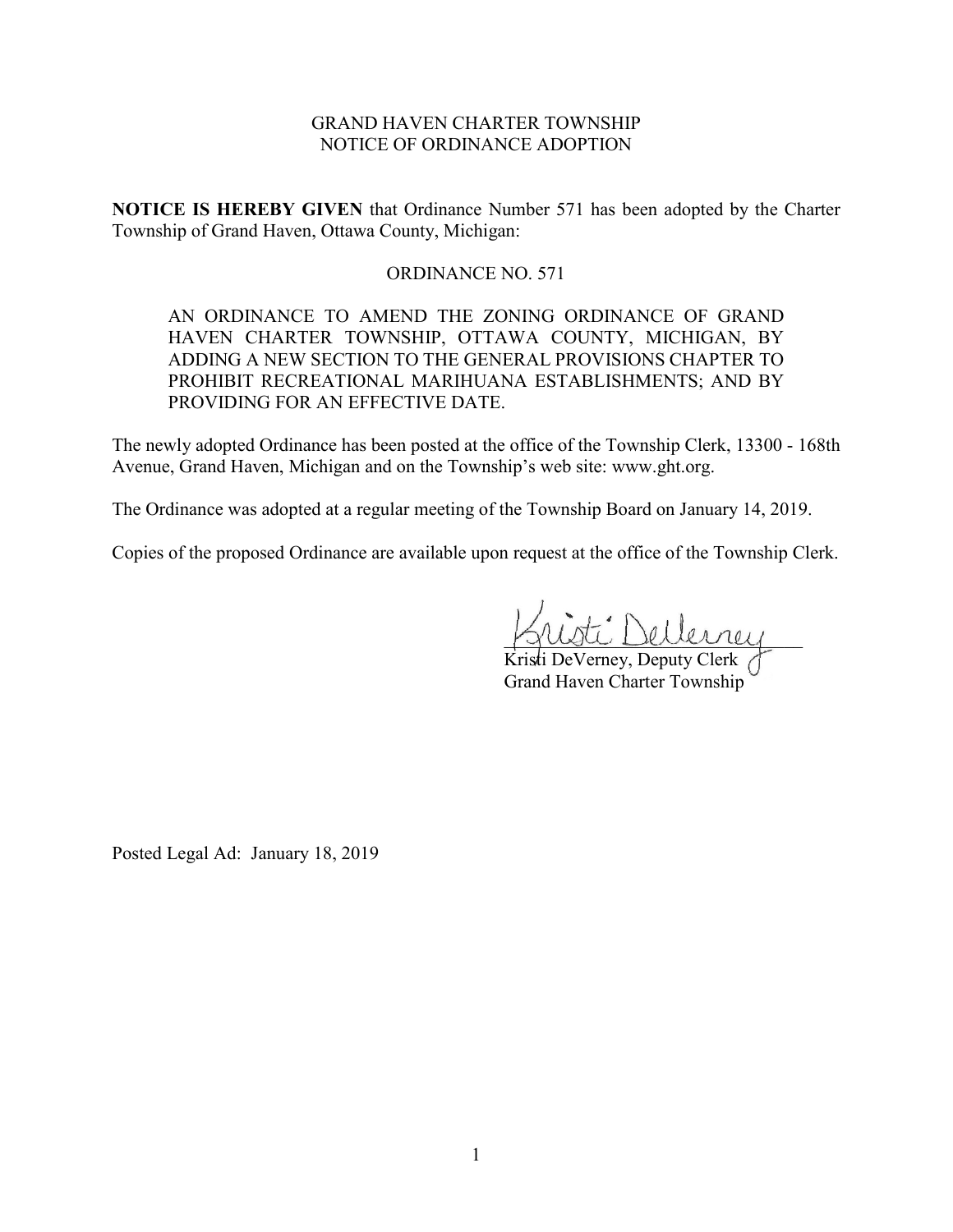# **ORDINANCE NO. 571**

### **ZONING TEXT AMENDMENT ORDINANCE**

AN ORDINANCE TO AMEND THE ZONING ORDINANCE OF GRAND HAVEN CHARTER TOWNSHIP, OTTAWA COUNTY, MICHIGAN, BY ADDING A NEW SECTION TO THE GENERAL PROVISIONS CHAPTER TO PROHIBIT RECREATIONAL MARIHUANA ESTABLISHMENTS; AND BY PROVIDING FOR AN EFFECTIVE DATE.

GRAND HAVEN CHARTER TOWNSHIP, COUNTY OF OTTAWA, AND STATE OF MICHIGAN, ORDAINS:

Section 1. General Provisions Chapter – Marihuana Establishments. Section 20.26, "Prohibition of Recreational Marihuana Establishments," is added to Chapter 20 of the Grand Haven Charter Township Zoning Ordinance to state in its entirety as follows:

# **SECTION 20.26 PROHIBITION OF RECREATIONAL MARIHUANA ESTABLISHMENTS**

- 1. Marihuana establishments, as authorized by, and defined in, the Michigan Regulation and Taxation of Marihuana Act ("MRTMA"), are prohibited in all zoning districts, and shall not be permitted as home occupations under this Ordinance.
- 2. No use that constitutes or purports to be a marihuana grower, marihuana safety compliance facility, marihuana processor, marihuana microbusiness, marihuana retailer, marihuana secure transporter, or any other type of marihuana related business authorized by the MRTMA, that was engaged in prior to the enactment of this Section in the Ordinance, shall be deemed to have been a legally established use under this Ordinance; that use shall not be entitled to claim legal nonconforming status.
- 3. This Section does not supersede rights and obligations with respect to the transportation of marihuana by marihuana secure transporters through the Township to the extent provided by the MRTMA, and does not supersede rights and regulations with respect to medical marihuana facilities established pursuant to the Michigan Medical Marihuana Act.

Section 2. Effective Date. This amendment to the Grand Haven Charter Township Zoning Ordinance was approved and adopted by the Township Board of Grand Haven Charter Township, Ottawa County, Michigan on January 14, 2019, after a public hearing as required pursuant to Michigan Act 110 of 2006, as amended; after introduction and a first reading on December 10, 2018, and after posting and publication following such first reading as required by Michigan Act 359 of 1947, as amended. This Ordinance shall be effective on January 26, 2019, which date is the eighth day after publication of a Notice of Adoption and Posting of the Zoning Text Amendment